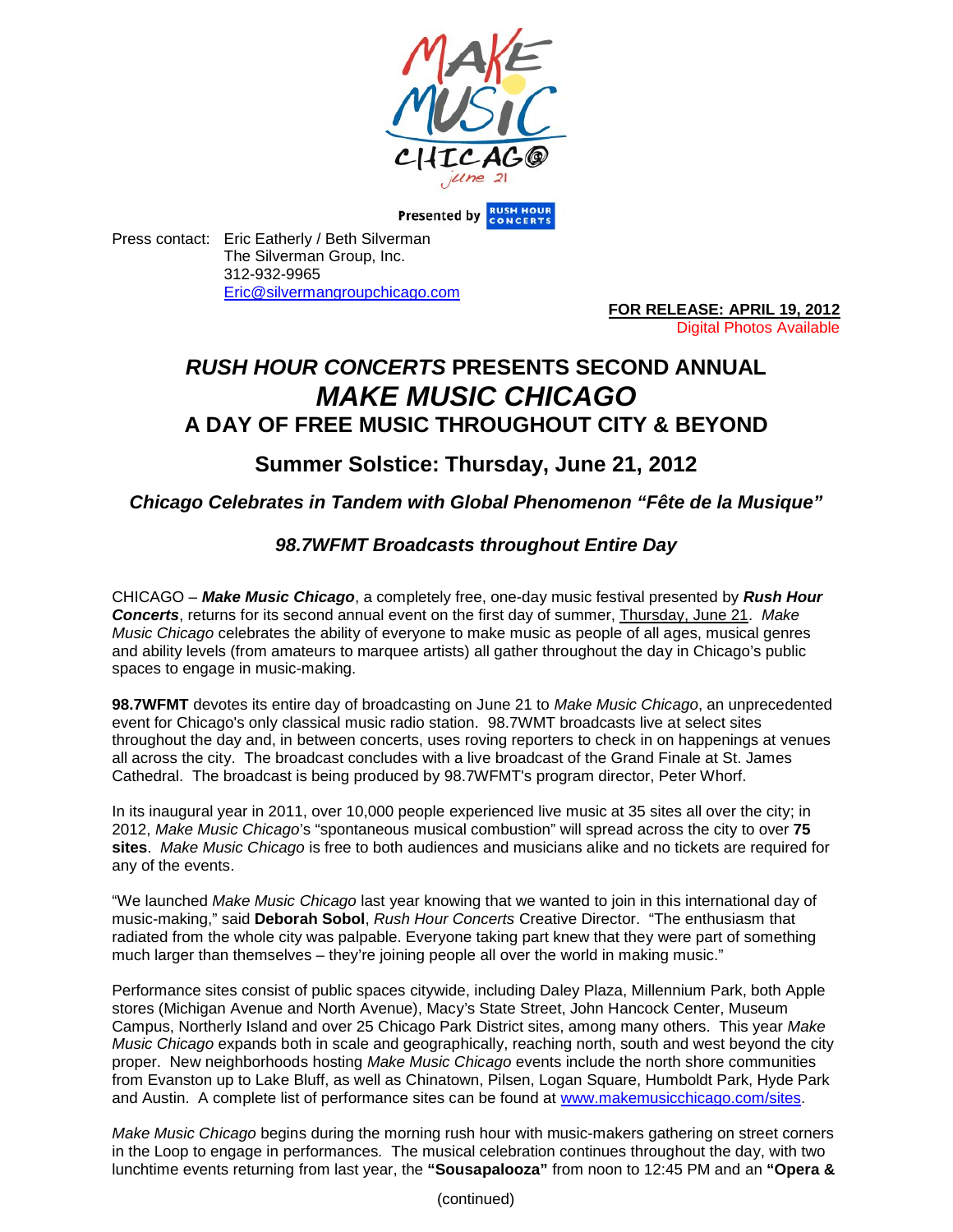**Show Tunes Sing-Along"** from 12:45 to 1:30 PM, both taking place in Daley Plaza (50 W. Washington). Richard Fischer, Director of Bands at Concordia University-Chicago, leads any and all eager "Sousapalooza" participants through some of the most beloved marches of John Philip Sousa, then opera and chorus fans will gather to sing beloved American musical favorites.

*Make Music Chicago*'s **Family Concerts** also occur throughout the day, including performances at the Lincoln Park Zoo, where woodwind ensemble **Quintet Attacca** performs their interactive "Peter and the Wolf" show; **"Musikgarten Hour"** citywide, for fans of the popular music education series; and, Family Concerts at the Chicago Children's Museum and Seneca Park.

The day's events close with a Grand Finale at St. James Cathedral Commons (65 E. Huron Street in River North) from 6 to 9 PM, featuring singers from the **Ryan Opera Center** of Lyric Opera Chicago, instrumentalists from the **Chicago Symphony Orchestra**, musicians from **Third Coast Percussion** with the **Davis Square Park Community Band**, and a massive public performance of Robert Johnson's popular blues standard, **"Sweet Home Chicago,"** the signature culmination that became tradition last year.

Additional events and program details will be announced at a later time. All programs are subject to change.

*Make Music Chicago* is presented by *Rush Hour Concerts*, with lead sponsor Comcast and supporting sponsor Tishman Speyer. Over fifty arts, cultural and educational partners across the city are participating, including 98.7WFMT, the Chicago Loop Alliance, the Chicago Park District, the Chinatown Chamber of Commerce, Music Institute of Chicago, Navy Pier and St. James Cathedral.

#### **About Make Music Chicago**

*Make Music Chicago* is inspired by France's "Fête de la Musique," a national musical holiday marking its 31<sup>st</sup> year in 2012. Since 1982, "Fête de la Musique" has become an international phenomenon, taking place on June 21 in more than 460 cities in 110 countries, including Germany, Italy, Egypt, Syria, Morocco, Australia, Vietnam, Congo, Cameroon, Fiji, Colombia, Chile, Nepal and Japan. *Make Music Chicago* is part of a national group of "Make Music" cities that includes New York, Los Angeles, Denver and Baltimore.

#### **Participating "Music-Makers"**

*Make Music Chicago* is a festival for people of all ages and levels – from students and amateurs to professionals and marquee artists – to engage in music-making*.* Musicians of all ages and genres continue to sign up to participate on June 21 at over 75 sites from the North Shore to Hyde Park; from Austin to the Lakefront. Musicians, bands and ensembles from a diverse array of styles and genres currently participating include:

#### **Blues**

Friends Of Chloe – guitar, bass, drums, flute

**Classical**

- Discipuli Cantatis a capella voice
- The Drouets violin and viola
- St. Chrysostom's Church organ, voice, carillon and other instruments
- Vienna Waltz Ensemble two violins, double bass
- Megan Stokes piano
- Chicago Bass Ensemble five double basses
- DUO!! piano duets and trios
- Lyle Nicholson voice and piano
- Merdinger-Feokitistova Piano Duo two pianos

#### **Folk**

- John Sargent vocals, guitar, ukulele
- Sista' Joy, The Inspirational "Mountain Mama" guitar and banjo
- Meisha Herron guitar, percussion, voice
- Eileen Censotti guitar

#### **Jazz**

- Marjorie Johnston piano
- Shawn Payne Trio piano, bass, drums
- BMR4 saxophone, guitar, acoustic bass, drums

**Other**